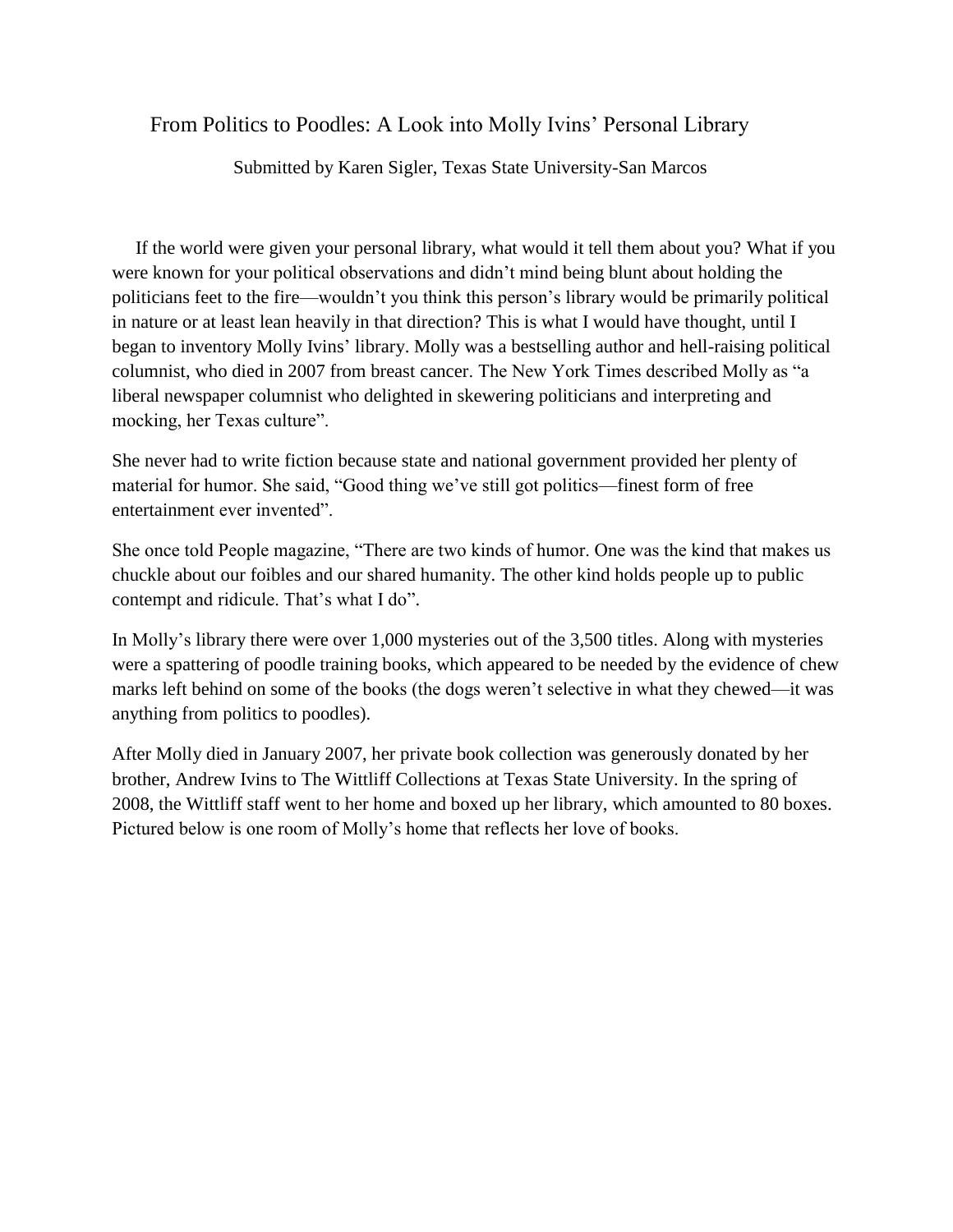

*Molly's house (photo by Katie Salzmann)*

I was assigned the project of completing the initial inventory and had assumed it would mostly focus on politics. I was completely wrong! What I found was someone who collected on a multitude of topics and kept letters from authors, publishers, and admirers of her work.

Before I proceed further, it is important for me to clarify this isn't intended to be a scholarly work about Molly, but a personal perspective on the experience of delving into a public figure's personal library. It has been a private look into the reading interests of someone who was much admired by the public for her adeptness in conveying her observations about politics with a humorous twist. It has been an interesting and often funny journey, along with some sad insights into a person who has become for me a friend I wish I'd known.

Like many others, I only knew Molly through her writings and commentary, but as the inventory began to take shape I started to "see" an additional side of Molly other than the one I was accustomed to reading and for some reason it wasn't what I expected. Discovering she had a similar passion for reading mysteries drew me into the collection. Another thing I gleaned from this intensive foraging into her library was she never seemed to throw anything away. Items laid in the books ranged from advertisements included by the publisher, bookmarks, boarding passes (often not hers), credit card receipts, business cards, a dried four leaf clover, and a page torn from a notepad with makeup tips. The latter suggested she use peach or cream eye shadow all over the eye along with a warm beige foundation (found among a travel booklet to New York City).

Molly's engaged reading style included check marks (anywhere from single  $\sqrt{}$  to triple $\sqrt{}$  and often times followed by an exclamation point  $\sqrt{\sqrt{1}}$ . underlined words, and comments off to the side.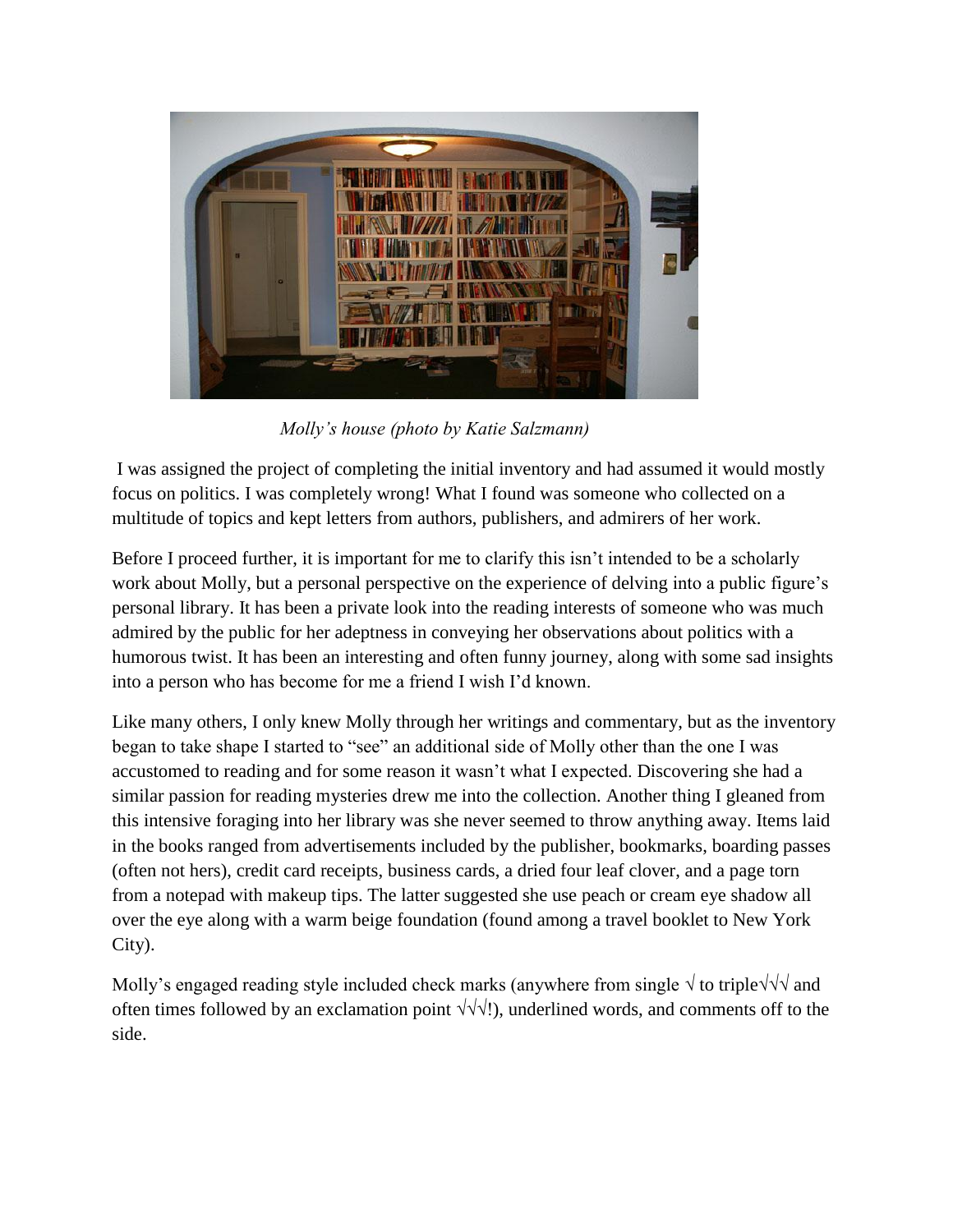## THE CROWN JEWEL

In Hilleary's office the staff is struggling to catch up with the mountain of work that piled up during the term limits fight. At about 6, Hilleary decides to swing by some of that night's receptions. Pretty much every night Congress is in session there's a dizzying round of receptions on Capitol Hill, usually given by corporate groups, lobbyists, trade associations, or the members themselves as fund-raisers for their campaign war chests. The receptions are especially popular with the younger and single members, who often grab something for dinner from the moment they arrived in Washington, the freshmen took to the cocktail party fund-raising circuit with a vengeance. All were assigned a "mentor" through the National Republican Campaign Committee who met with them regularly to talk about how much money they were raising and what they were doing to reduce their campaign debts.

77

Hilleary usually attends the fund-raisers put on by other freshmen unless he has a major conflict. There's an understanding among the members that it's good form to attend each other's fund-raisers. All but nine of the 73 Republican freshmen went into debt to win their seats. By showing up at each other's receptions, the freshmen serve as a draw for the lobbyists, who pay to get in and want their ears.

For all their talk about being different, the freshmen are very much the same as the senior members of both parties when it comes to taking money from lobbyists and po litical action committees (PACs). PACs can contribute up to \$5,000 for the primary and \$5,000 for a candidate's general election, whereas an individual is limited to donating a total of \$2,000 directly to a candidate. In the first six months of 1995, the freshmen raised \$5 million from PACs, almost half of their total campaign fund receipts and more than any past class of freshmen. Nine of the freshmen, including John Ensign of Nevada, Daniel Frisa of New York, Frank Cremeans of Ohio, and Jon Chris tensen of Nebraska, raised more than \$100,000 from PACs in the first half of the year, In that same period 15 of the freshmen raised a total of more than \$200,000 in campaign funds. Topping the list was Ensign, who raised nearly \$450,000, followed by Tom Davis of Virginia, who brought in nearly \$400,000, and Christensen, who raised \$370,000. Only one Democrat was in the top tier of fund-raisers; Patrick Kennedy raised \$242,411, with 32 percent of it coming from PACs.

In all of the House, fewer than 25 members refuse PAC funds. Hilleary is one of only four freshmen who does not take PAC money; fellow Tennessean Zach Wamp, Mark Sanford of South Carolina, and John Hostettler of Indiana also decline PAC money. Although Hilleary's campaign was left with \$150,000 in debt, he doesn't hold many Washington receptions because he doesn't take PAC money. "All of my friends in the freshman class have held fund-raisers up here and raised \$30,000 in a pop. And it takes them a lot less time than I'm going to spend raising \$30,000 out of the Fourth District of Tennessee," says Hilleary.

Between 5:30 and 7:00, prime reception time, you can see the members traveling in groups between the House office buildings and popular reception spots along

## *Example of Molly's engaged style of reading*

Once the inventory revealed that she loved mysteries too, I became curious as to what she would find entertaining—would it be crime fiction or lean toward the cozies, which some might argue aren't true mysteries (except for those who read them). It definitely wasn't the cozy venue, but there was a healthy dose of British mysteries. Some of her favorite British authors were Simon Brett, Peter Dickinson, Agatha Christie and Reginald Hill. Along with the mysteries, she also had an interest in nautical sea stories and had compiled the complete set of Patrick O'Brian's Aubrey/Maturin novels.

Molly often marked passages in her books. There were numerous examples in political books, but humor and biography received considerable attention, too. One that certainly stood out was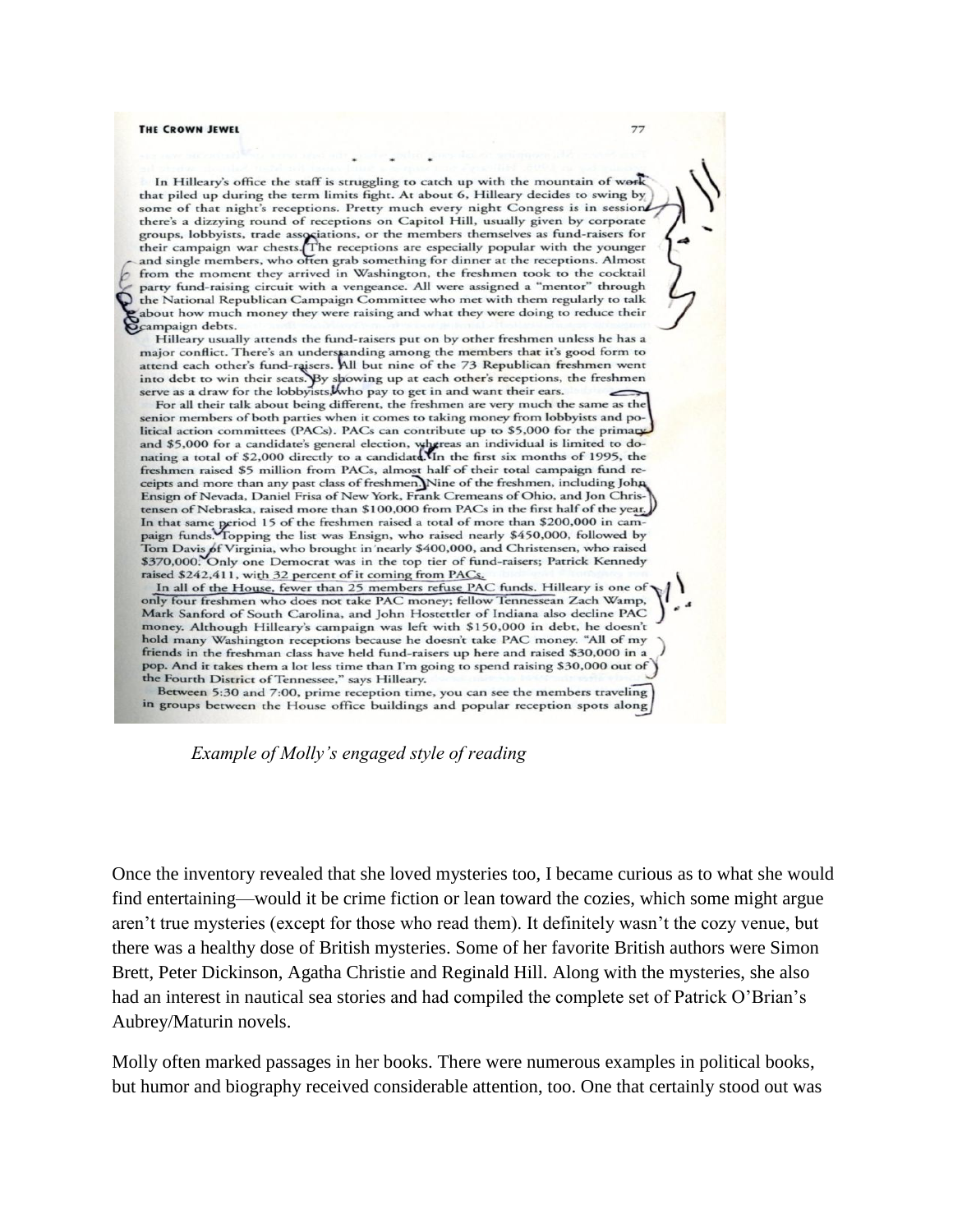from a biography on Napoleon in which Molly blasted Wilhelm Reich for being an idiot (seems her time spent in Paris wasn't in vain).

> Some of the mistakes attributed to Letizia probably did not have the consequences ascribed to them. Wilhelm Reich speculated, from the whole mixture of great energy and passive tendencies, that Napoleon might have been a 'phallic-narcissistic' character, as a result of an 'overfeminized' early socialization, with the nuns at school and the overbearing Letizia at home. It is, however, unlikely that his brief attendance at the nune' cohool had any cientfront role in his formation and it is surely far.

Buonapartes with vendetta to Napoleon's grave and beyond. They intrigued with his enemies, manipulated Czar Alexander and were among the first to suggest St Helena as a place of exile. Only after the fall of Louis-Napoleon in 1870 and the death of the Prince Imperial in the Zulu War of 1879 did the Pozzo di Borgos relax and build the castle of LaPunta as a monument to their final victory.

Far more important than the influence of Corsica on Napoleon was the impact of his family It jo quite clear from his later career, as indeed from the tenuous record of his first nine years, that Napoleon was obsessed by rivalry with Joseph and yearned to supplant him. The later political history of Napoleon the emperor is sometimes inexplicable without taking

 $12$ 

wHAT?

 *Molly's comments*

Some genre headings, such as addiction and cancer, were not as comforting as others. There were only a few markings in the titles under addiction and none in cancer. It was difficult processing these books, knowing those were the same ones she might have used to deal with her own problems. I worked through this area more swiftly so I could move on to something less serious that didn't remind me of the personal difficulties she had to face.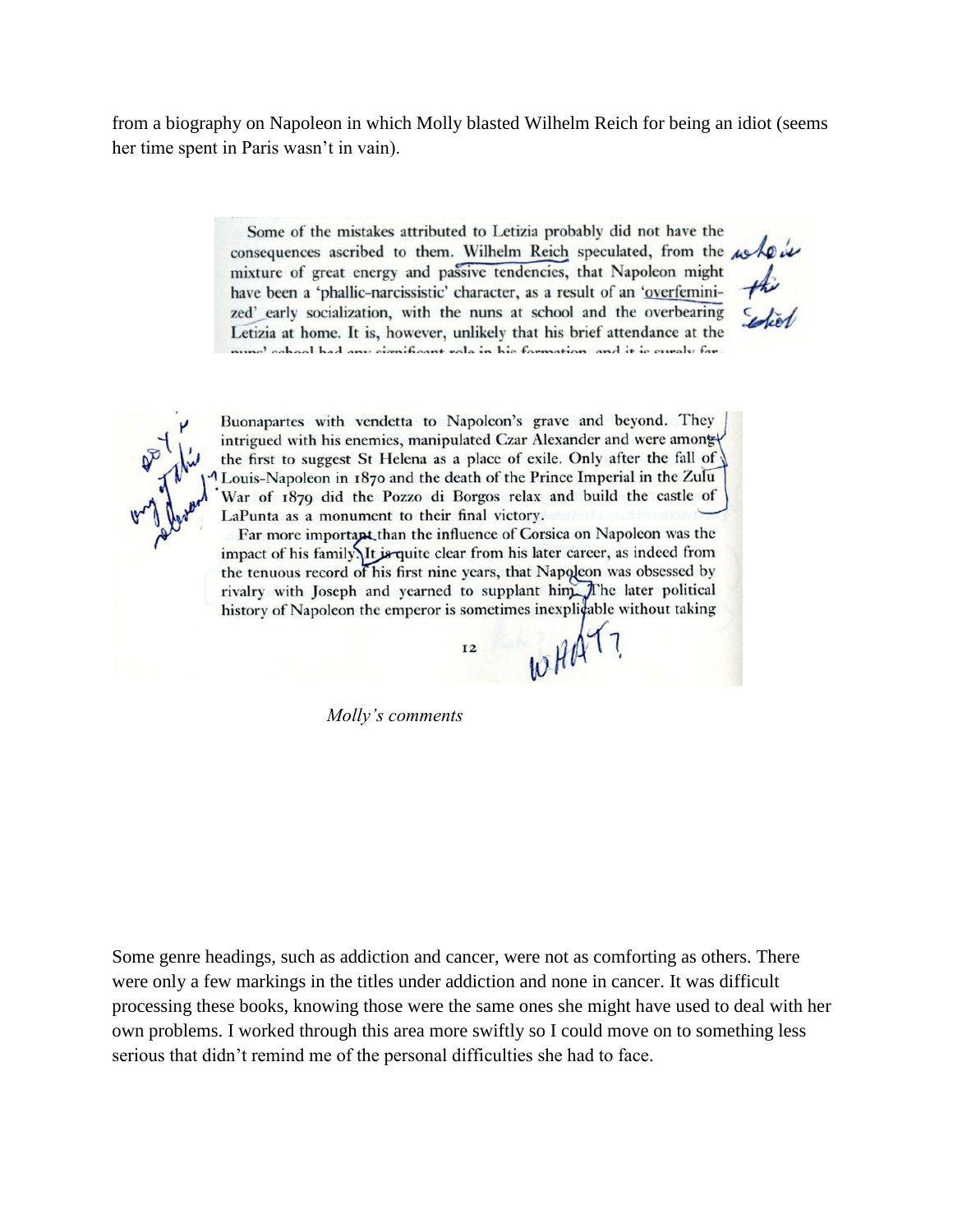Molly's admirers and fans referred to her in many ways, but the warmth of friendship would often shine through in inscriptions or notes. One of my favorites was from the author Bud Shrake who inscribed a copy of his novel The Borderland to Molly shortly after learning that she was battling cancer, which Shrake referred to as "the Red Queen".

**BUD SHRAKE** 

Dec. 22-99 Dem Moth:<br>I home always constitued you a formidable and indestructible presence. a formadose and provided on the wrong<br>The Red Queen leas prehed on the wrong<br>Sailor in this saloon. May you be blessed<br>with a quick victory. May you be blessed<br>forthcomin (April) novel about touristic in the clays When developers wore their guns outside their Happy New York, prayers + love Ford pants.

*Note from the author Bud Shrake*

Valentine's Day 2009 started out in a cold secluded room with Molly's library. It was also a day I hoped to finish the initial inventory of the last of 80 boxes so I could begin the bibliography of her library. One of the last books I opened contained a letter that began, "Dear Molly, Happy Valentine's Day!". I can't explain it, but at that moment it seemed as if Molly was right there with me. The unlikelihood of finding this particular letter out of 3,500 titles and on Valentine's Day seemed remarkable and could be explained only as another intervention from Molly. I occasionally have these types of occurrences when working with other collections and have now begun to call them my "Molly Moments".

We set up an exhibit of her library at Texas State University in the summer of 2008 to give visitors a cursory glance at what Molly read. It was hugely successful, but its brevity left many still wondering, "What did Molly read"? One of the best ways to answer this question will be for the reader to meander through the genre headings and titles in the annotated bibliography of her library, which has been completed, but is not yet published.